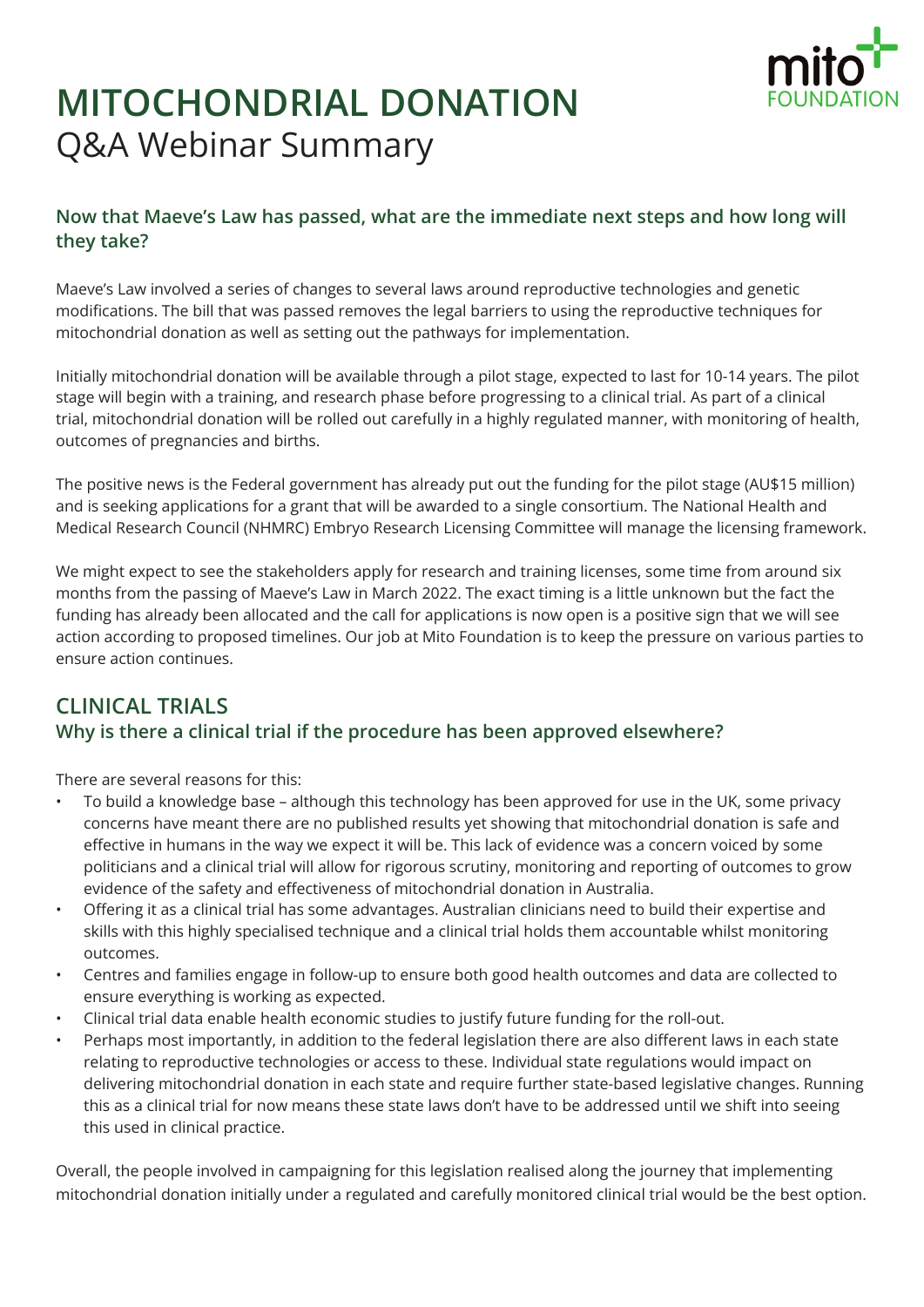

## When will the clinical trial start? Can mito community members register their interest to participate in the clinical trial?

It's hard to say for certain, but the law was written in a way that the successful group/consortium would be selected in about six months' time from when Maeve's Law was passed. We would anticipate the clinical trial will commence in 2023 but it will take time to obtain licenses and train staff.

For now, speak with your mito specialist about your desire to have children. Until clinical trial investigators have been appointed, your own medical team members are the best people to speak to. If you don't have a mito specialist or are still on a pathway to diagnosis, you can contact the [Mito Foundation Helpline](https://www.mito.org.au/helpline/) on 1300 977 180 for help finding a specialist or navigating your next steps.

## Once the clinical trial has started, will people go directly to IVF clinics? How or where can they access mitochondrial donation – will this be limited to Sydney?

Access to mitochondrial donation will all come down to how the selected consortium design the clinical trial, which IVF clinics are involved and where they are located. It's important that there is a partnership between mito specialists, IVF clinics, researchers, ethicists and other important parties for this clinical trial. Mito Foundation has advocated for access to be equitable across Australia and not only offered by one clinical service. However, there is also the need for highly trained embryologists, technicians, clinicians, counsellors and more to effectively perform this technique so initially mitochondrial donation will not be available at every IVF clinic. Part of advocating for the patient and accessing this technology is the attempt to reduce the burden of travelling interstate. There are many possibilities being explored, including freezing eggs and embryos and moving these around, or having specialists travel. Telehealth is also an option for reducing travel requirements before procedures.

For now, it's difficult to fully answer this question as the request for applications for the clinical trial licensed investigators have only just come out and a decision is not due until October/November 2022. As these important conversations will continue, we acknowledge the need for balance and equitable access and will continue to advocate for the mito community to be able to access mitochondrial donation at multiple sites across Australia.

## HEALTH CONSIDERATIONS Who is eligible for mitochondrial donation? Are there tests required before the procedure?

Eligibility is defined by Maeve's Law and requires that the NHMRC Embryo Research Licensing Committee who issue the licenses for mitochondrial donation need to be satisfied that the female applicant is at increased risk of having a child severely affected by mitochondrial disease and that other reproductive techniques are unsuitable to reduce this risk. Another consideration is the woman's own health status and how a pregnancy may impact her mito symptoms or increase risk.

Genetic testing in mothers is required to further understand the medical picture and determine the risk of passing on to any future children. This technology is only suitable where a woman has changes in her mitochondrial DNA, confirmed by genetic testing and known to potentially cause severe mito. An expert clinician will assess each individual situation. Counselling is also required to discuss all reproductive options. For anyone affected by mito with an unknown genetic cause or caused by changes in nuclear DNA, this technology is not applicable. Egg donors will also require genetic testing to ensure there is no chance they will pass on a mitochondrial DNA mutation.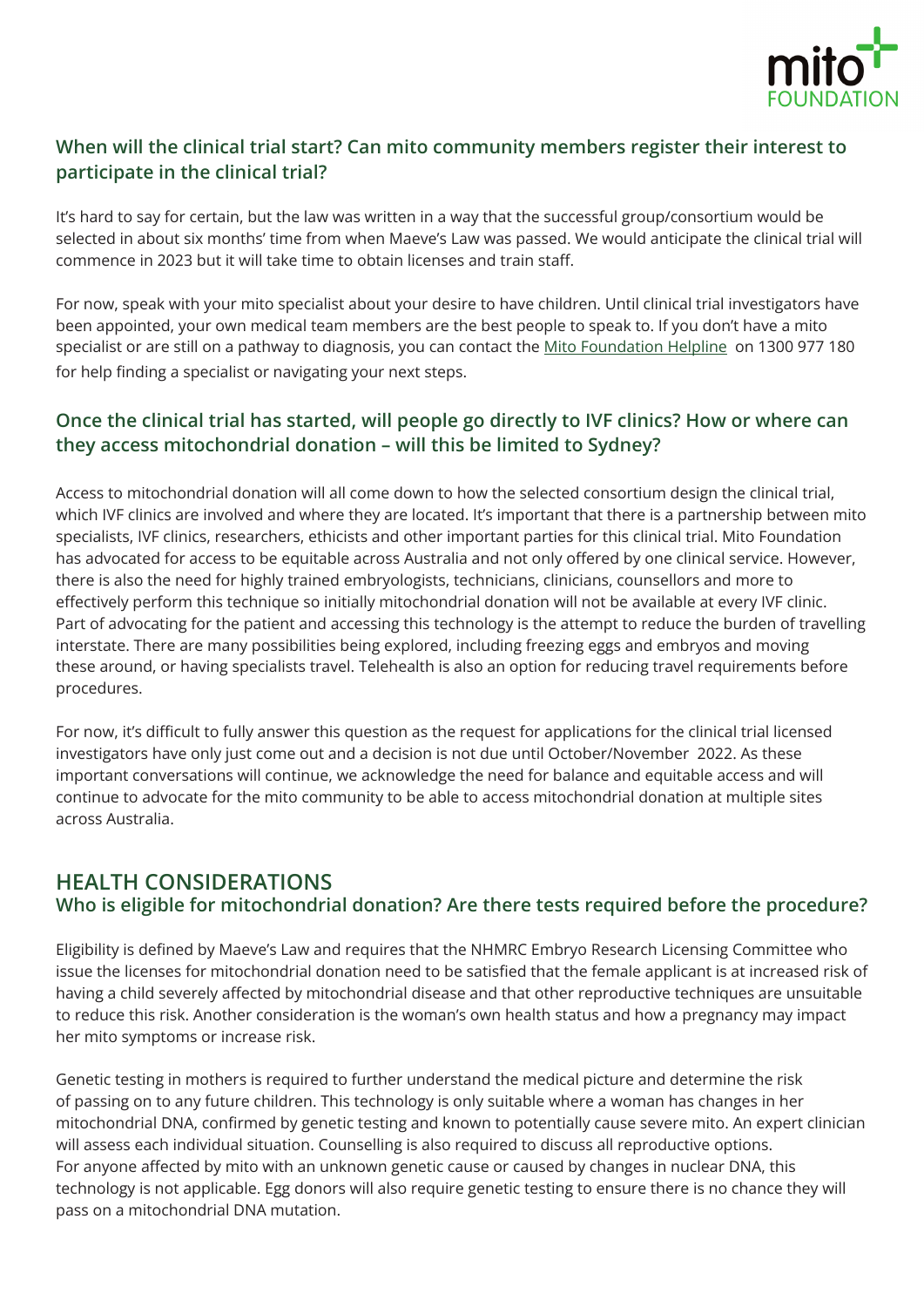

#### Is there really a definition of what "severely affected" means for mito?

An interesting question that is not easy to answer at this stage. Effectively this is what the embryo research and licensing committee, managed by NHMRC, will be judging. It is difficult to know how it will be assessed in Australia but we can learn from the UK. The comparable committee in the UK has, over time, received applications for a broad range of mitochondrial diseases. Patient impact statements offer the opportunity to share an applicant's personal experience of the impact of mito in their family, alongside considerations of age of onset, affected organs, risk of more severe presentations or other potential variations.

#### How does egg donation work? Is the age of the mother and/or the egg donor important?

Collecting eggs from donors for mitochondrial donation will involve similar techniques to that are used when women donate eggs to help infertile couples achieve a pregnancy using IVF. Most fertility clinics in Australia have experience in counselling, ovarian stimulation, collection and selection of eggs from donors. Drugs are required to stimulate the donor's ovaries, then approximately two weeks later the eggs are harvested by a transvaginal needle. The embryologist in the lab isolates the eggs from the fluid and these are placed in an incubator in readiness for later use.

While it can sometimes be challenging to know how a donor will respond to hyperstimulation drugs, an important consideration will be the reproductive age of the donor. Traditionally fertility clinics do restrict age of egg donors, this may vary between clinics but usually donors will need to be under 40 or even younger. There are considerations other than age about who can donate eggs. In the case of mito, maternal relatives may also carry mitochondrial DNA mutations. We want to ensure the donor's health is cared for, both physical and emotional, as IVF comes with challenges.

The age of the mother, and her health, will also be a consideration as she will also need to undergo ovarian stimulation in order to collect her eggs.

People considering mitochondrial donation need to understand that like all reproductive technologies, it may require multiple cycles to produce enough embryos to achieve a pregnancy using this new technique. IVF is a numbers game and may not work the first time.

#### Have we thought through where the donor eggs can come from? What options are there?

Egg donation is already possible in Australia for other reproductive purposes. Donors may either be known or anonymous. In Australia egg donation is altruistic and no payment to donors is allowed under our law. Given that egg donation requires invasive medical procedures and medications that do come with risks, medical assessment is required along with counselling and psychological assessment for any donor. Consent and understanding are key features of this pathway. We will also use our close relationship to learn from the UK group how they recruit their egg donors and manage their care.

Maeve's Law also outlines that a mitochondrial donor registry will be established, and any children born will be able to access information about their egg donor once they reach 18 years of age.